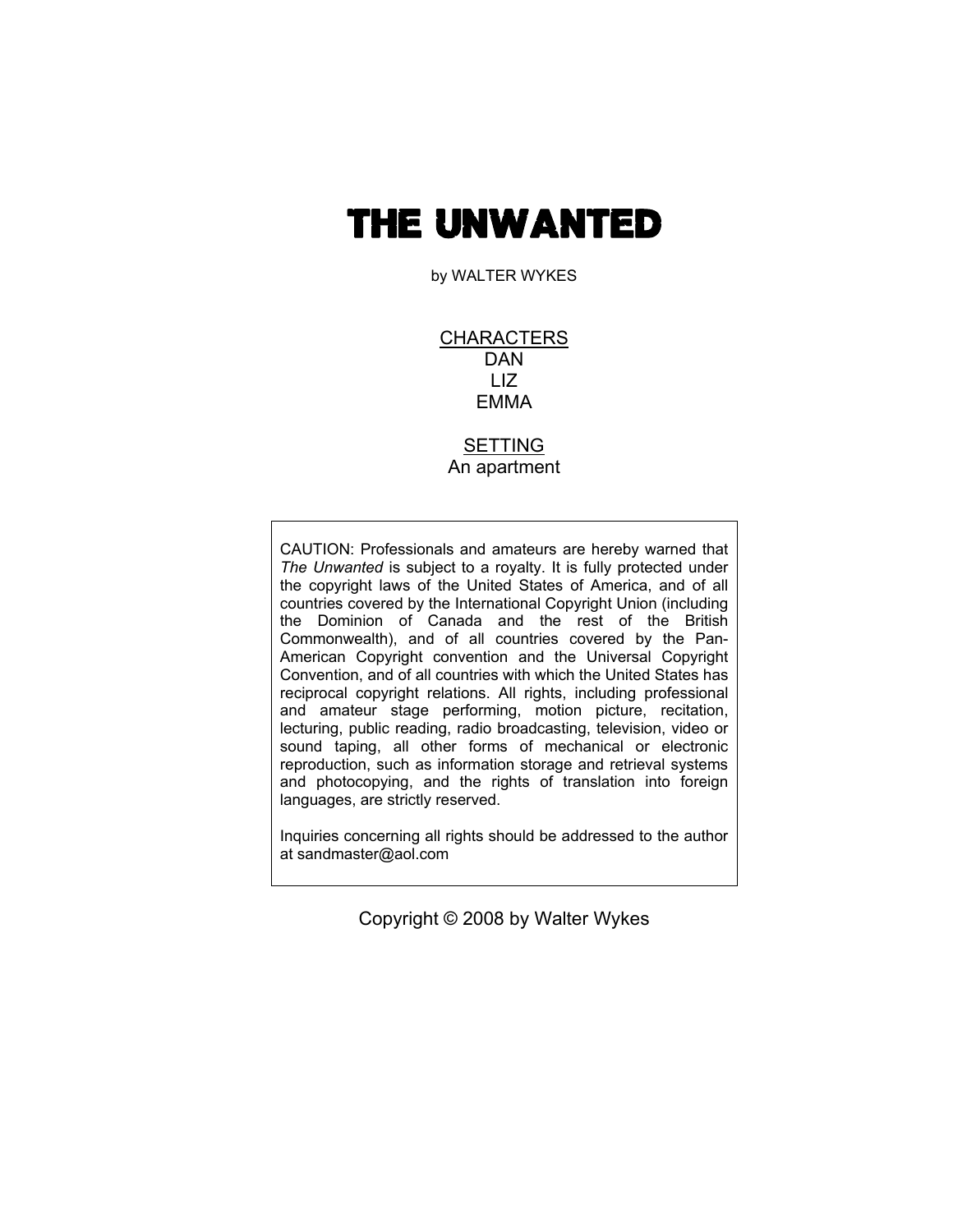# THE UNWANTED

*[DAN, LIZ, and EMMA lounge on a couch. DAN and EMMA kiss. They nurse half-empty glasses of wine.]* 

| I can't do this.       | <b>EMMA</b>                                                                      |
|------------------------|----------------------------------------------------------------------------------|
| Told you.              | LIZ                                                                              |
| It doesn't             | <b>EMMA</b>                                                                      |
| What?                  | <b>DAN</b>                                                                       |
| It doesn't feel right. | <b>EMMA</b>                                                                      |
| What do you mean?      | <b>DAN</b>                                                                       |
| She's gonna back out.  | <b>LIZ</b>                                                                       |
| It's just $\ldots$     | <b>EMMA</b>                                                                      |
| Did I call it or what? | <b>LIZ</b>                                                                       |
|                        | <b>EMMA</b><br>There's something  I don't know  unnatural about the whole thing. |
| Unnatural?             | <b>DAN</b>                                                                       |
| Pfff!                  | LIZ                                                                              |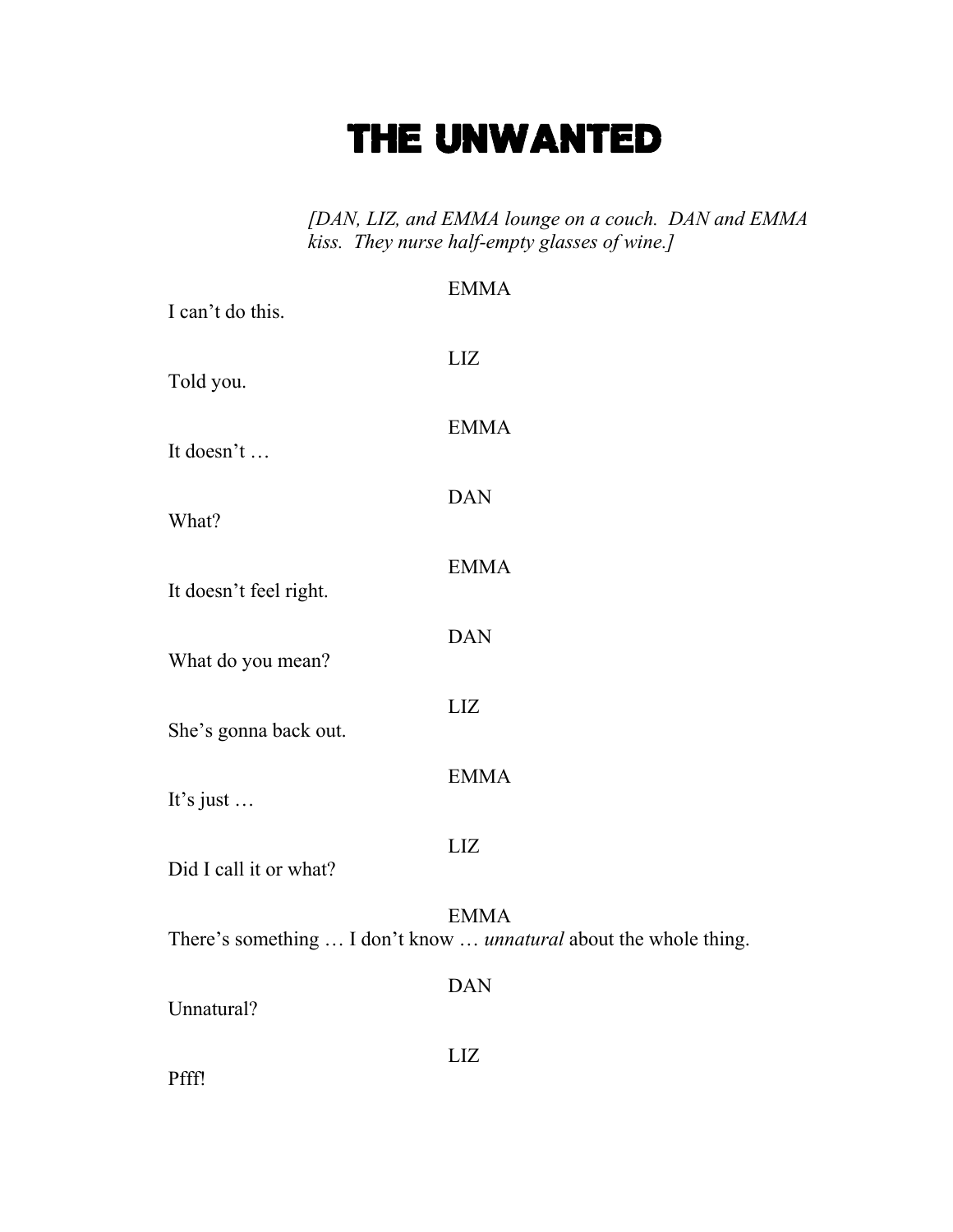| It just feels weird.                      | <b>EMMA</b> |
|-------------------------------------------|-------------|
| I don't understand.                       | <b>DAN</b>  |
| Maybe I should go.                        | <b>EMMA</b> |
| Maybe she should. Fucking tease.          | LIZ         |
|                                           | <b>EMMA</b> |
| I'm sorry.                                | <b>DAN</b>  |
| Wait-                                     |             |
| There it goes! Dan's fantasy—up in smoke! | LIZ         |
| Emma-                                     | <b>DAN</b>  |
| Poof!                                     | LIZ         |
| I thought we were really clicking.        | <b>DAN</b>  |
| We were. We are.                          | <b>EMMA</b> |
| Talk about mixed signals.                 | LIZ         |
| So what's the rush?                       | <b>DAN</b>  |
| I  I don't know. I just—                  | <b>EMMA</b> |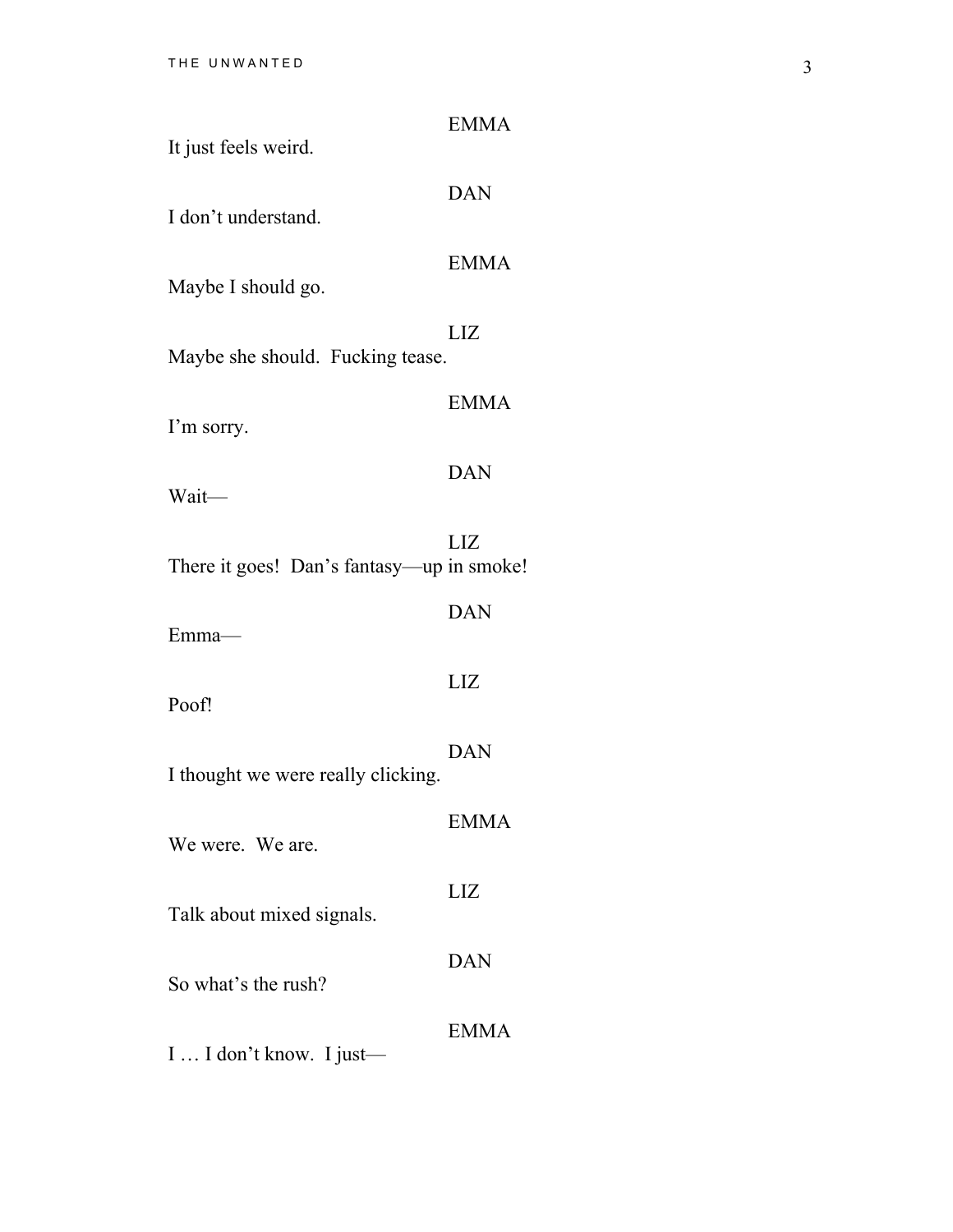| You didn't have a good time?                                            | <b>DAN</b>                                                                        |
|-------------------------------------------------------------------------|-----------------------------------------------------------------------------------|
| Oh my god!                                                              | LIZ                                                                               |
| $No$ —                                                                  | <b>EMMA</b>                                                                       |
| Are you really gonna <i>guilt</i> her into staying? That's so pathetic! | <b>LIZ</b>                                                                        |
| -I had a great time.                                                    | <b>EMMA</b>                                                                       |
| Me too.                                                                 | <b>DAN</b>                                                                        |
|                                                                         | LIZ<br>I'm gonna be honest—I've had better dates. I mean, it was pretty mediocre. |
| You're great.                                                           | <b>EMMA</b>                                                                       |
| Nothing special. No fireworks.                                          | LIZ                                                                               |
| You're a great guy. Really. You're smart. You're funny.                 | <b>EMMA</b>                                                                       |
| $So \dots$                                                              | <b>DAN</b>                                                                        |
| It's just the $\dots$                                                   | <b>EMMA</b>                                                                       |
| The whole                                                               | <b>DAN</b>                                                                        |
| The thing with                                                          | <b>EMMA</b>                                                                       |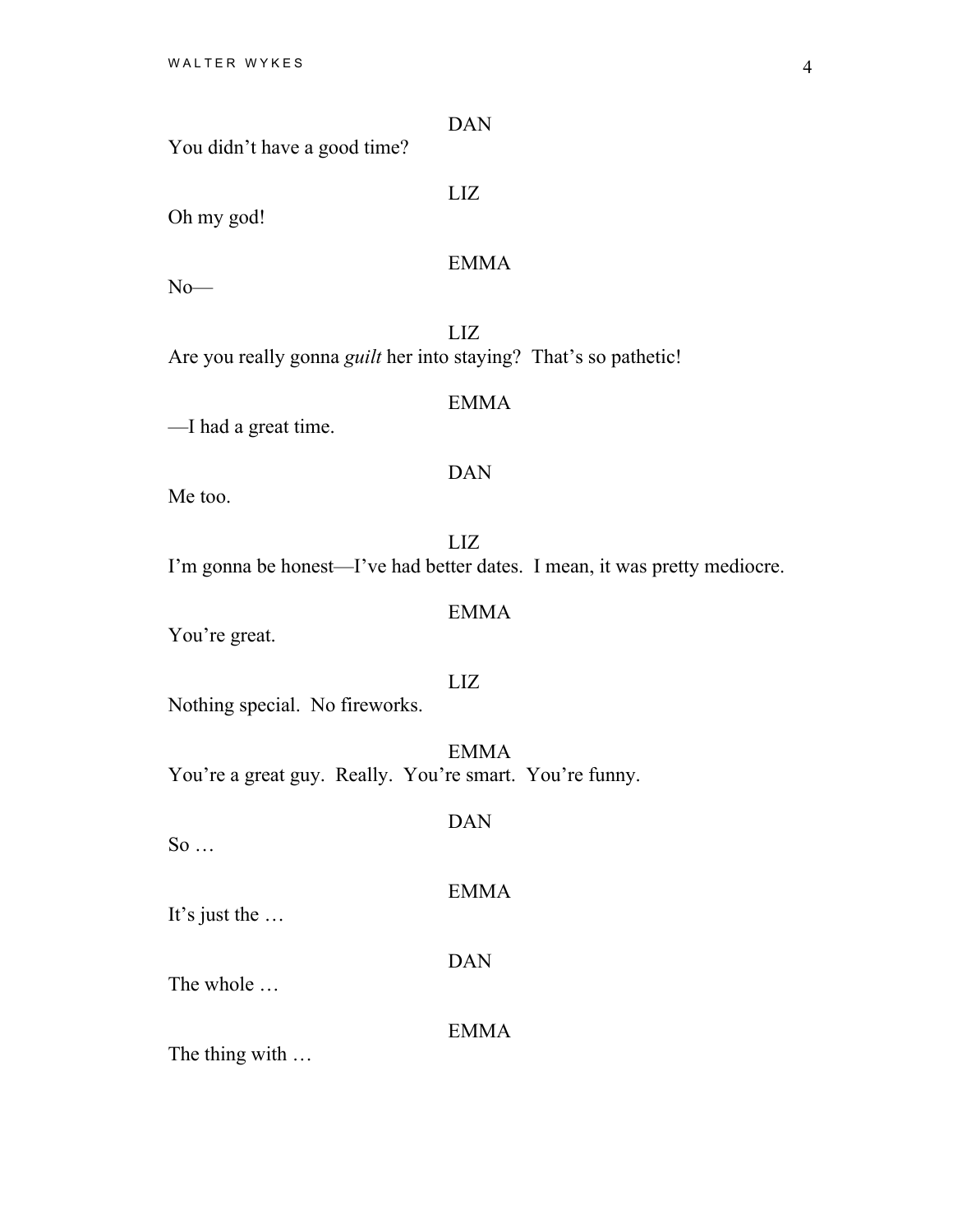DAN

Yeah.

*[Pause.]* 

# LIZ

Awkward silence.

 DAN Is there anything I can do to make you feel more comfortable?

#### EMMA

I don't know.

#### DAN

I don't want to pressure you.

# EMMA

No.

 LIZ Oh, no—of course not. No pressure.

I mean, if you want to go—

It's not that I *want* to—

#### DAN

DAN

EMMA

You want more wine?

 LIZ Yeah. Get her drunk, Dan. That'll help. *[DAN fills EMMA'S glass.]* 

*[To DAN.]*

# EMMA

It's not you.

DAN

I know.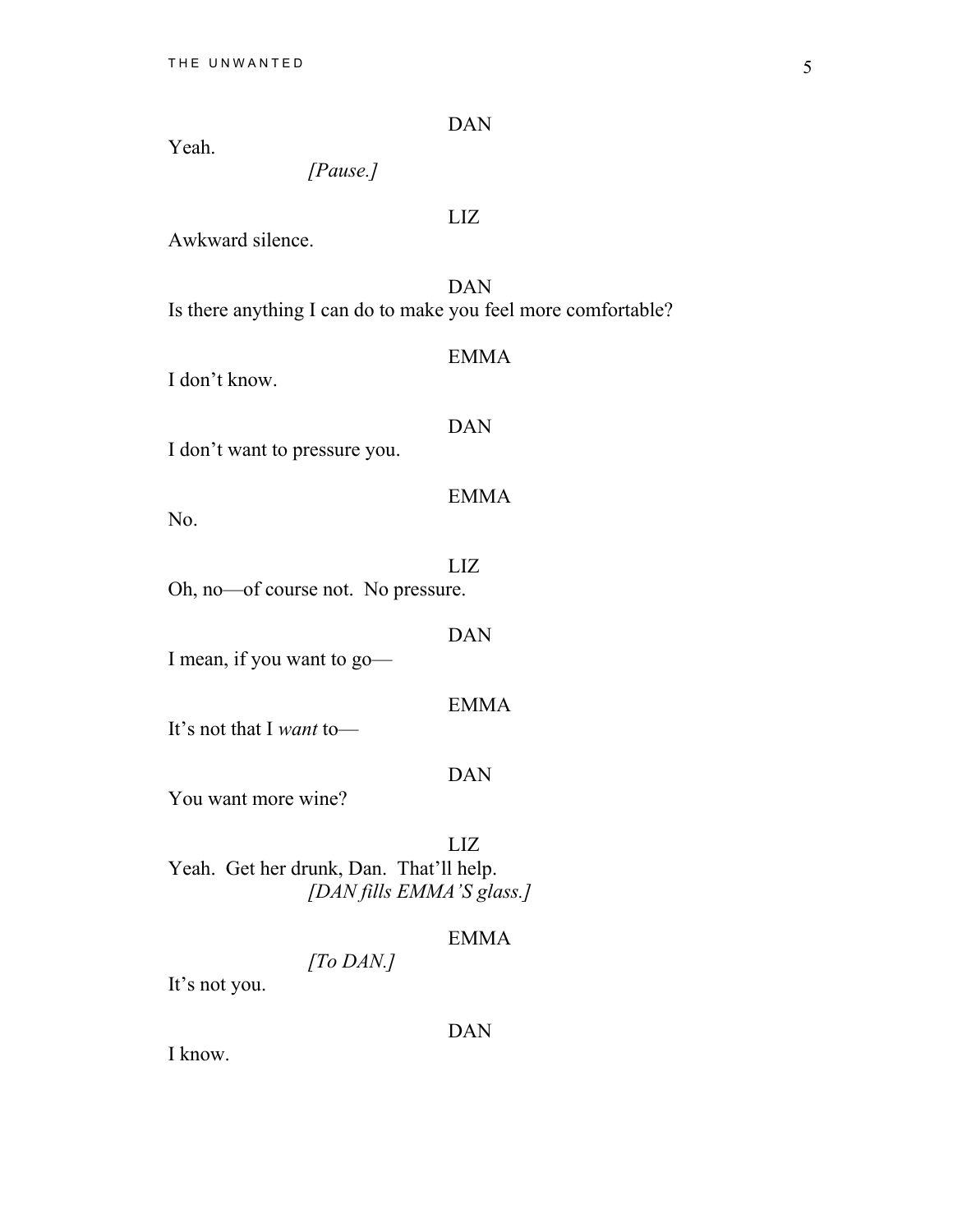It's her.

#### LIZ

Right—the two of you have no chemistry and it's *my* fault! Unfuckingbelievable!

# EMMA

She just sort of hovers over everything.

I know.

# EMMA

DAN

She's like this unspoken …

# DAN

Spectre?

 EMMA There's an 800 pound gorilla in the room, you know?

#### LIZ

Did she just call me a gorilla?!

### DAN

You look great, by the way.

# LIZ

She called me a fucking ape!

 EMMA You're not trying to change the subject—are you?

 LIZ Are you gonna let her get away with that?!

#### DAN

That dress is fantastic.

EMMA

Thanks.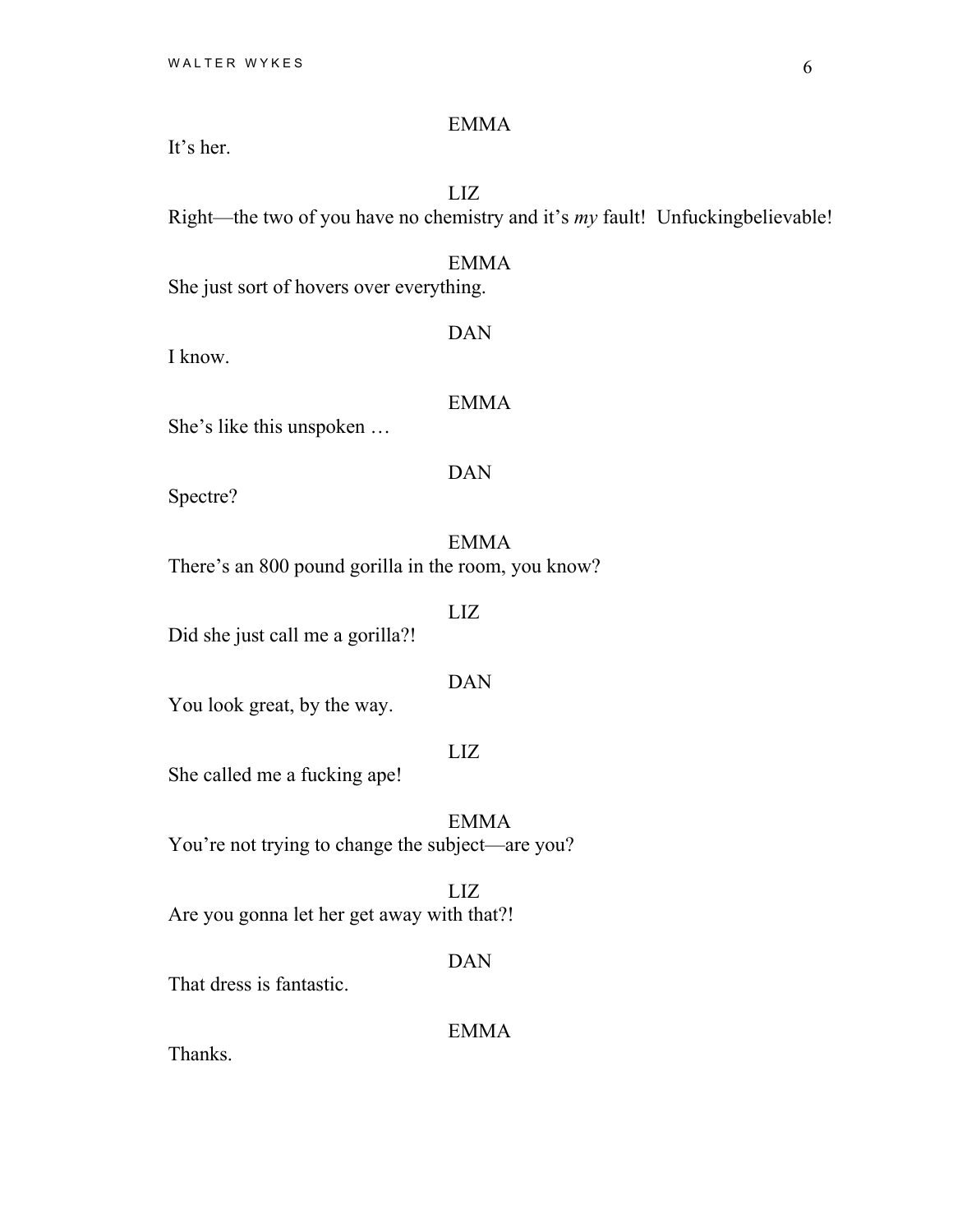|  | DAN |                                                                         |
|--|-----|-------------------------------------------------------------------------|
|  |     | Really. Fantastic. It looks great. On you. You look great in the dress. |
|  |     |                                                                         |

I picked it out just for tonight. DAN Did you? EMMA Yeah. DAN No way. EMMA For you.

Really?

#### EMMA

DAN

Uh-huh.

#### *[DAN and EMMA kiss.]*

#### LIZ

Oh, give me a fucking break! He could care less about the dress! It isn't the fucking dress he cares about! What he really wants is to rip it off as soon as possible—isn't that right, Dan? He's trying to figure out the quickest way to strip you down and get his hands on those slutty little tits of yours! That's what he's doing! That's what he's been doing all night—undressing you in his mind … picturing you in various positions … various attitudes of distress … wondering just what you'll let him get away with … how far you'll let him go … if you'll have the nerve to tell him no when he starts to get *really* nasty. He's probably got a little stiffy right now just thinking about it. He used to do the same thing with me. Maybe he still does—although he'd never admit it. Maybe he's picturing all three of us right now—right here on this couch—legs and arms and tongues and hair all intertwined like snakes—writhing and twisting and probing. He's trying to work out the geometry of it. The mathematical possibilities. It boggles his mind—the number of ways he could violate that pretty little body of yours. He's trying to pick just the right one—or the right combination. You won't even see it coming. He's smooth, I'll give him that much—it'll sneak up on you. He'll wait until you're comfortable, until you're really feeling safe, and then—BANG!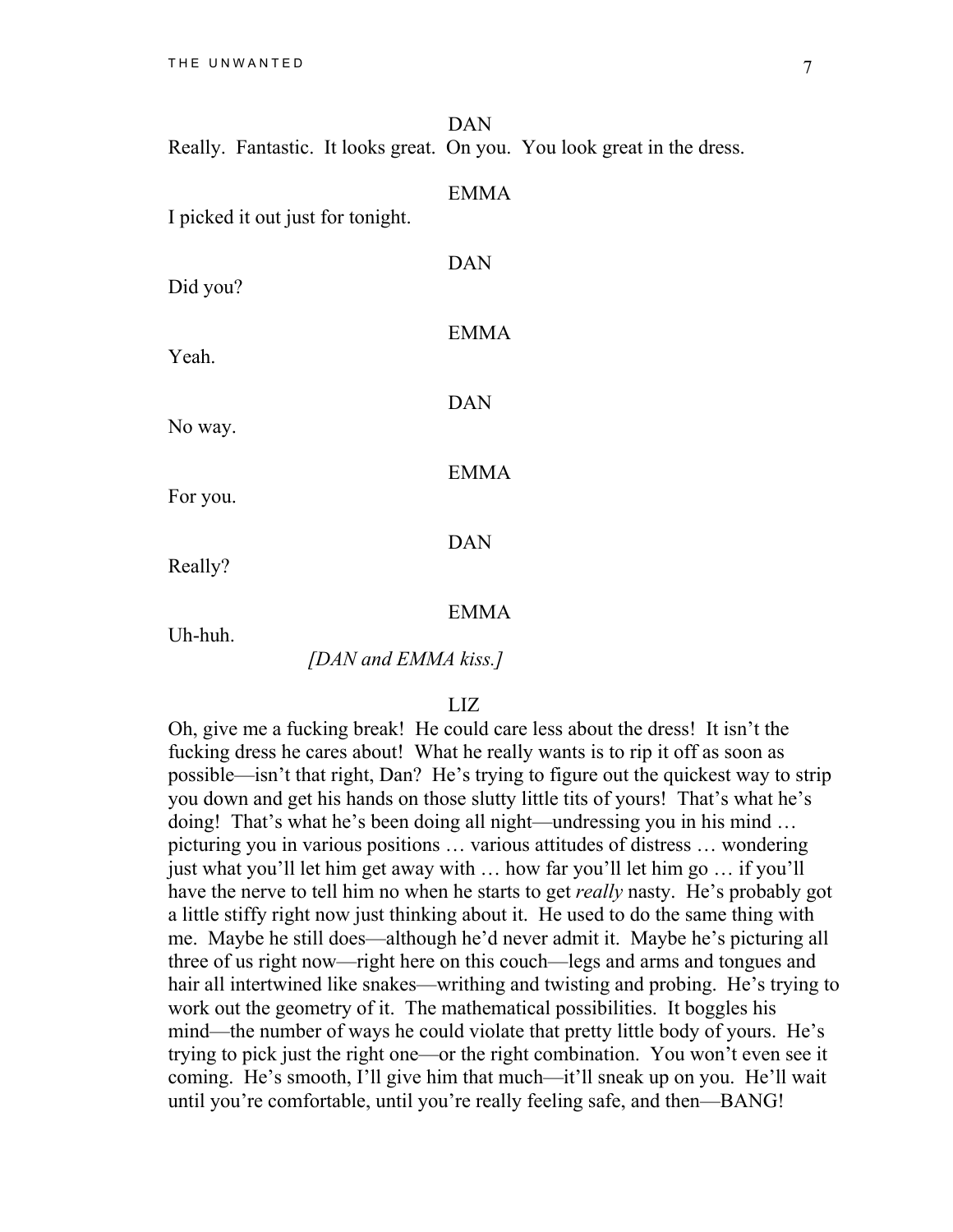Suddenly you'll find yourself acting out a scene from some cheap porno you couldn't watch for ten seconds without puking your guts out! You have no fucking clue what's going on here! If you're smart, you'll thank him for a nice evening, turn around, walk out that door, and never look back. If you're smart. But you're not—are you? You're not smart at all. You're a stupid fucking whore. So why don't you just pull that slutty little dress over your head and get it over with!

#### DAN

It really is a nice dress.

#### EMMA

You said that.

*[DAN tries to kiss her again—but she stops him.]*  Can I ask you a question?

#### DAN

Sure.

#### EMMA

Are you just using me to get over her?

*[Silence. Dan picks up his glass of wine. Smells it. Sits. He doesn't look at EMMA—just stares at the floor.]* 

If you are, just tell me. I'd understand. I mean, it's understandable. I mean, I wouldn't judge you or anything. How could I? After what you've been through. How could anybody? I just need to know what to expect here. I need to know what we're doing.

*[Pause.]*  So … what are we doing? *[Pause.]* 

Dan?

*[Pause. EMMA sits next to him. She touches his hand or his knee. DAN continues to stare at the floor.]* 

Talk to me.

*[Pause.]* 

Do you want me to go?

DAN

No. No, I don't want you to go. I don't know. I don't know what we're doing.

#### EMMA

Okay.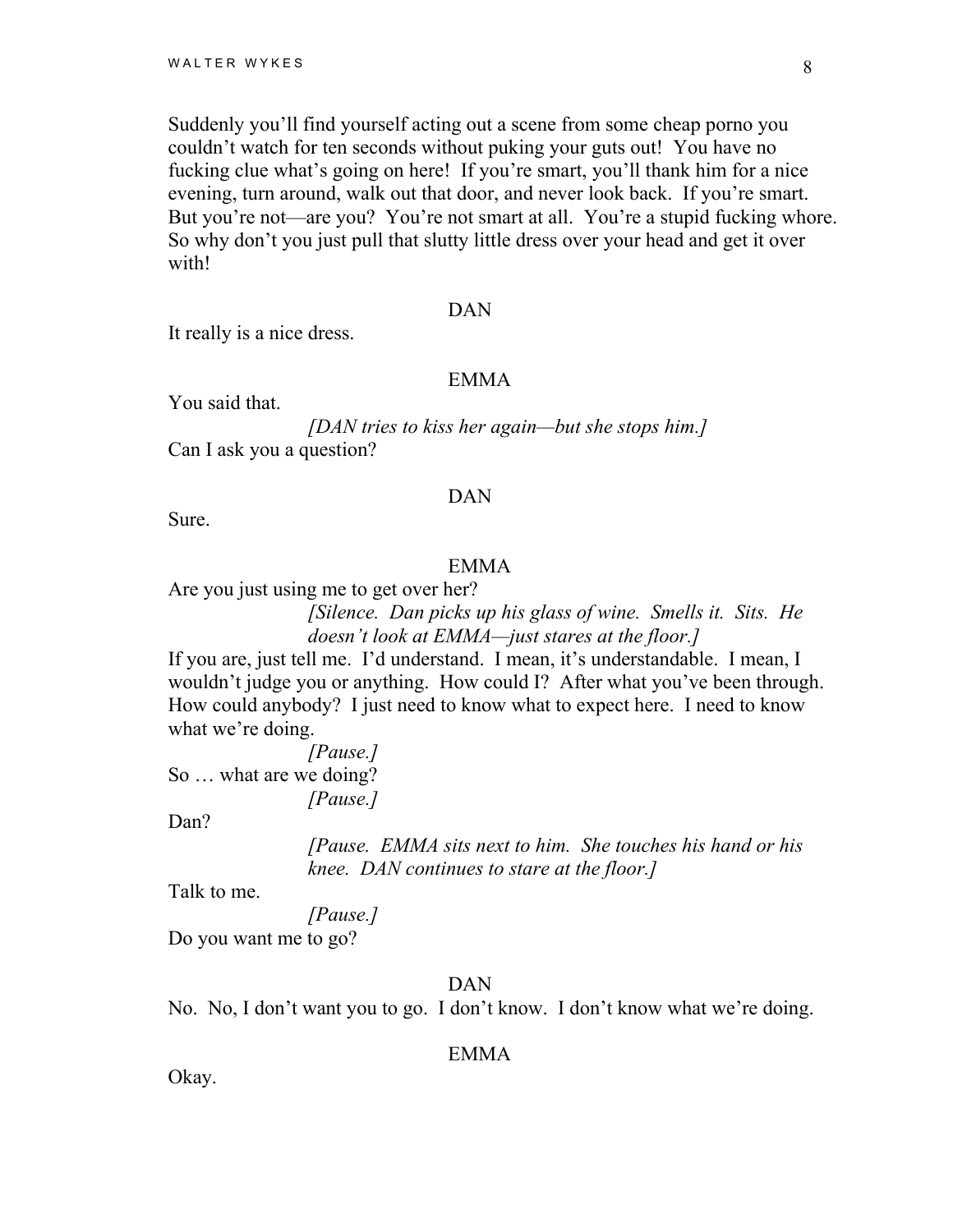|                    | DAN |
|--------------------|-----|
| I mean, how can I— |     |

I'm sorry.

DAN

EMMA

I can't even—

#### EMMA

I shouldn't have—

DAN

It's not even real, you know? It's like it didn't even happen. I wake up in the morning—every morning—and I can't remember if it was just a bad dream, a really bad dream, or ... and then I look and she's not there next to me … the pillow's empty … maybe she's just in the bathroom … maybe …

#### EMMA

I shouldn't have brought it up.

#### DAN

 $No$ —

#### EMMA

It's none of my business.

DAN

EMMA

She left a note. Did you know that?

No.

 DAN She left a note that she was doing it for me.

## EMMA

Oh my god.

 DAN For me. Because she knew I didn't want her anymore.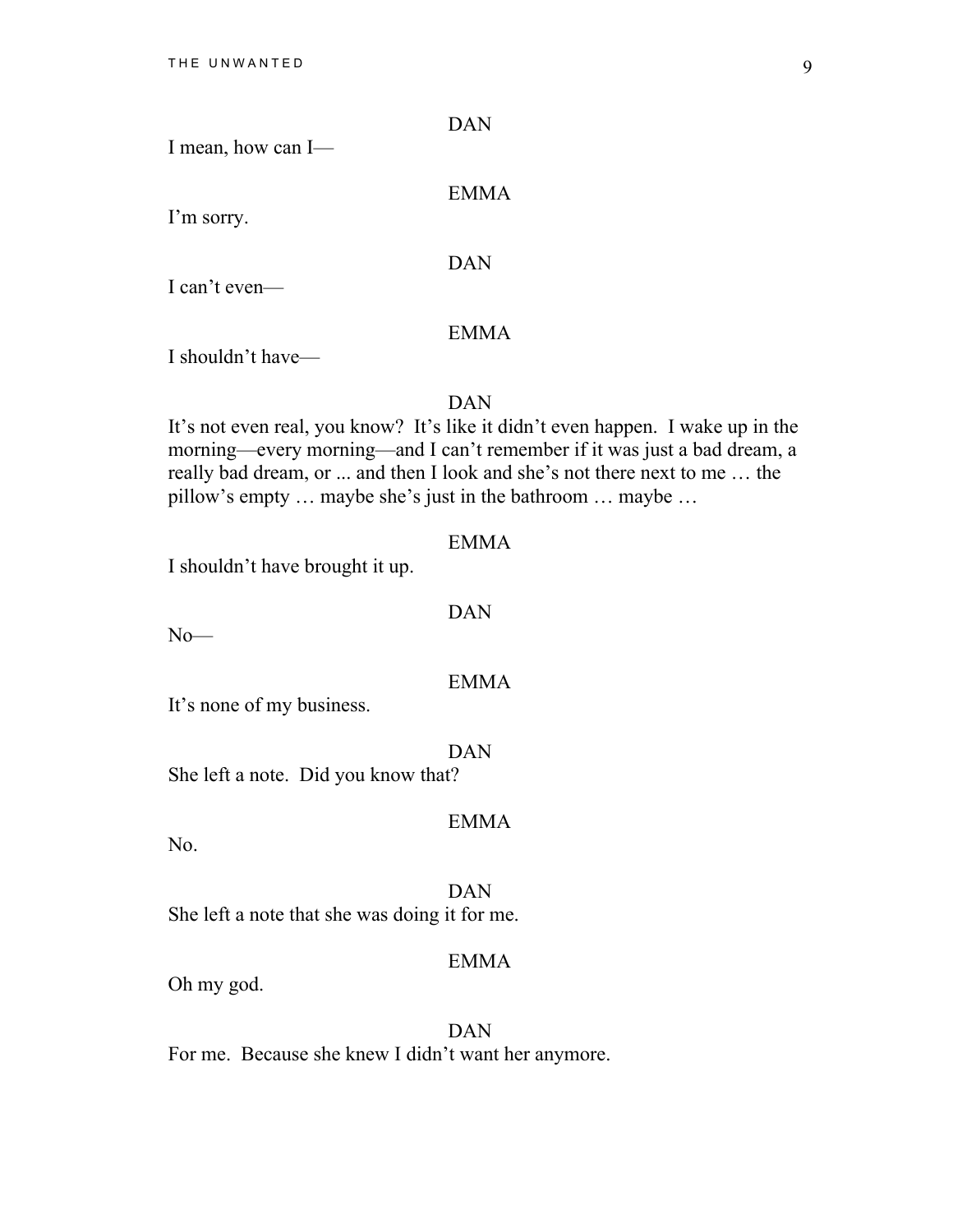That's horrible.

#### DAN

What's horrible is it was true. I didn't want her. I was ready to walk away and she knew it. I was gonna wash my hands of the whole fucking thing—find some sane girl and start over—someone who didn't play mind games all the fucking time—someone who didn't question my every motive—someone who didn't scare the hell out of me. You know, there were times I was actually afraid she might kill me. My own wife. I was afraid she might poison the milk or stick me with a steak knife in the middle of the night. Honest to god. I was afraid to go to sleep.

*[Pause.]* 

Sometimes, I think the only reason she didn't is she knew this would hurt more. This would stay with me.

*[Pause.]* 

If you want to go—

#### EMMA

 $No$ — $\overline{$ 

#### DAN

I know I'm kind of a head-case right now.

#### EMMA

Who wouldn't be?

#### DAN

I just don't want to think about it. I keep seeing her in that pool of blood … the way I found her … with her wrists and … it was all over her nightgown … the one I'd bought her for Christmas … her eyes were all glassy … like you see in the movies … like a dead fish … like a dead fucking fish with its wrists slit, but it's my wife, and it's real, and I can't get that picture out of my head. I want it to go away. I want it to go away like a bad dream, but—

#### EMMA

It will.

DAN

It hasn't yet.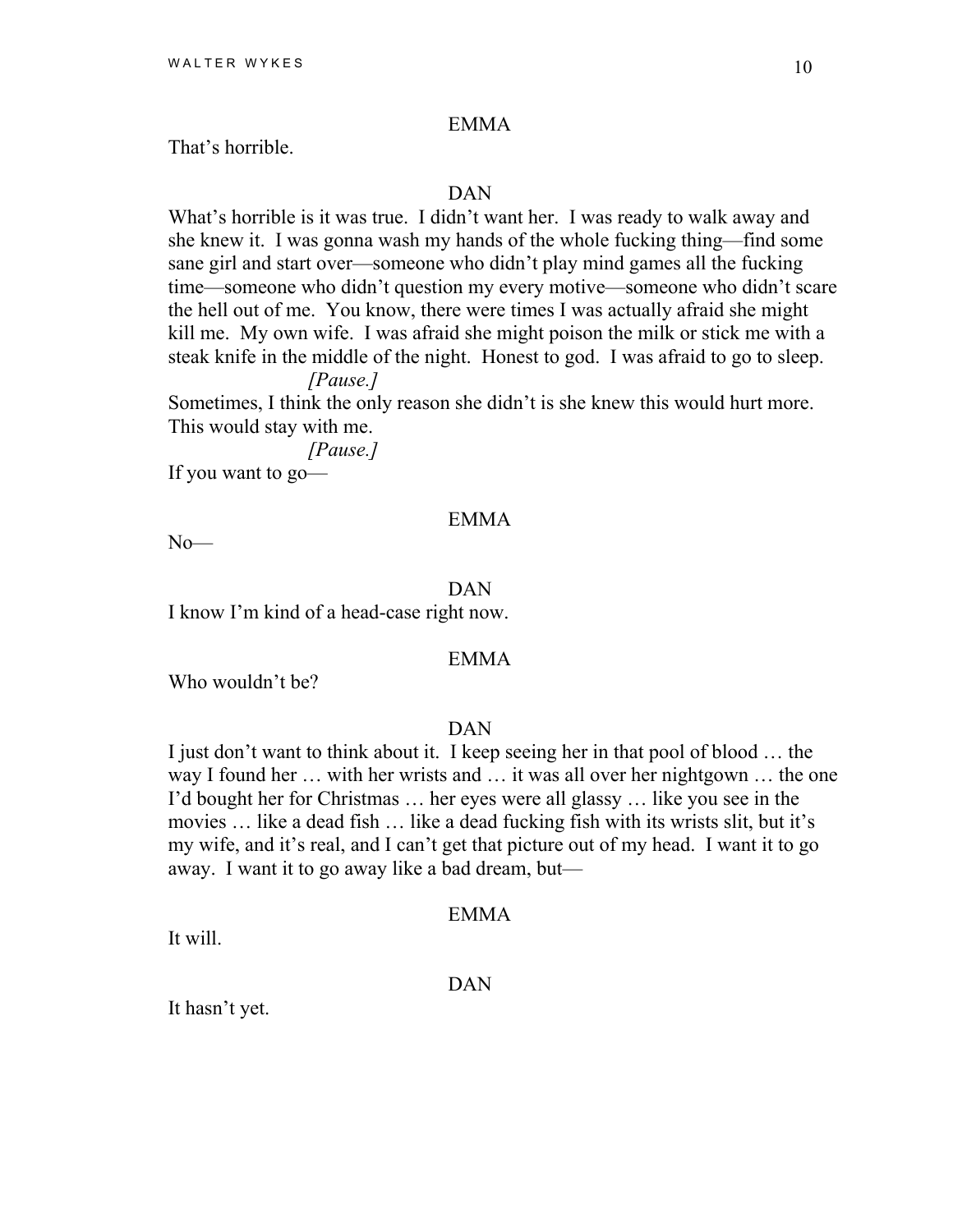# Trust me. It will. *[She kisses him—then takes the wine glass from his hands and places it on the table.]*  You know what you need? A little distraction. *[EMMA kicks off her shoes.]*

#### DAN

A distraction?

#### EMMA

Yeah.

#### DAN

What kind of distraction?

#### EMMA

The good kind.

*[EMMA begins to unbutton her dress.]* 

#### DAN

What are you—

*[She puts a finger to her lips seductively—don't argue.]*  I … I don't know if it's really the right—

#### EMMA

Shhhh.

#### DAN

Emma—

#### EMMA

I got you all worked up asking stupid questions when it wasn't any of my business, and now I'm gonna make up for it.

#### DAN

You don't have to—